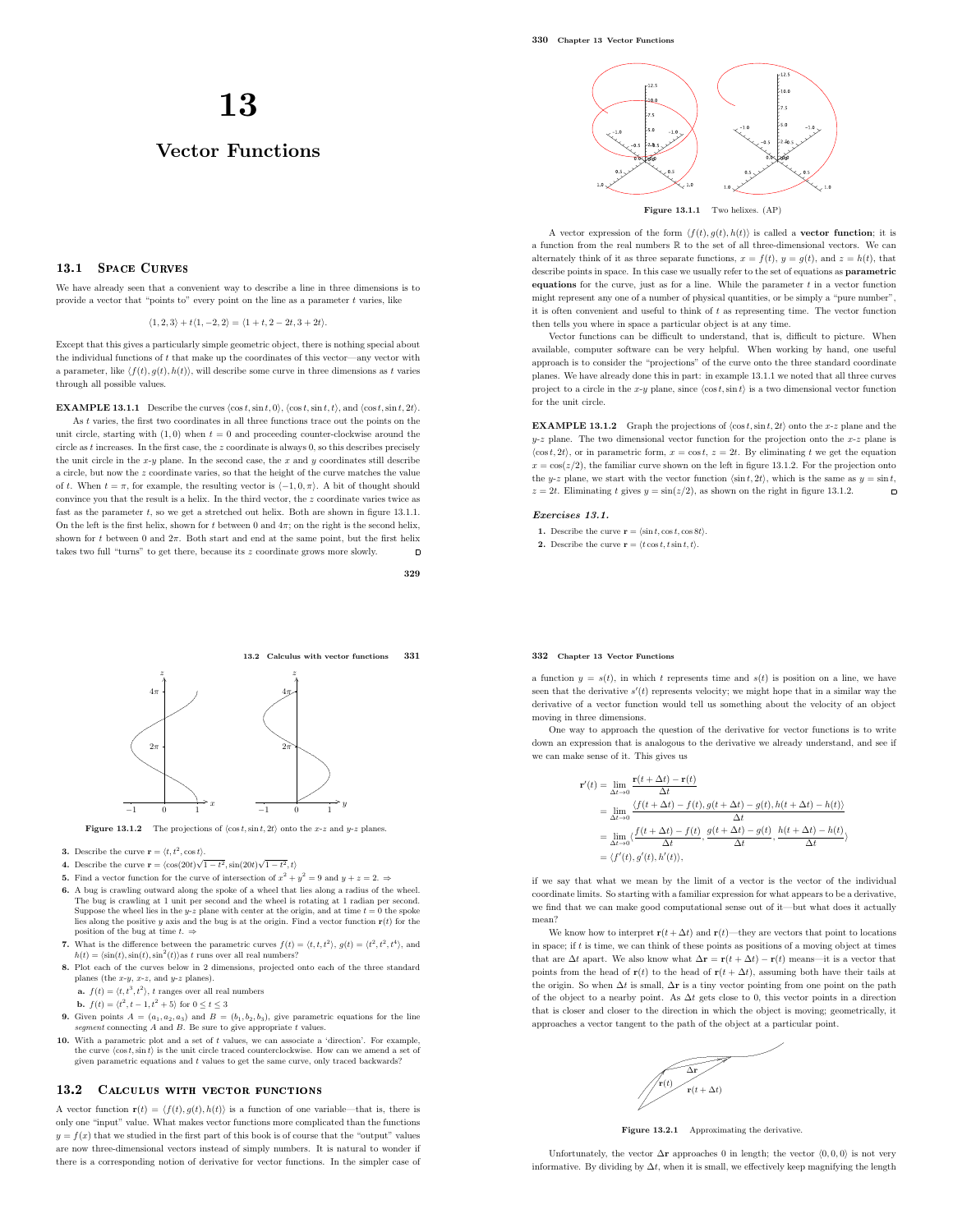of  $\Delta$ **r** so that in the limit it doesn't disappear. Thus the limiting vector  $\langle f'(t), g'(t), h'(t) \rangle$ will (usually) be a good, non-zero vector that is tangent to the curve.

What about the length of this vector? It's nice that we've kept it away from zero, but what does it measure, if anything? Consider the length of one of the vectors that approaches the tangent vector:

$$
\left|\frac{\mathbf{r}(t+\Delta t)-\mathbf{r}(t)}{\Delta t}\right|=\frac{|\mathbf{r}(t+\Delta t)-\mathbf{r}(t)|}{|\Delta t|}
$$

The numerator is the length of the vector that points from one position of the object to a "nearby" position; this length is approximately the distance traveled by the object between times t and  $t + \Delta t$ . Dividing this distance by the length of time it takes to travel that distance gives the average speed. As  $\Delta t$  approaches zero, this average speed approaches the actual, instantaneous speed of the object at time  $t$ .

So by performing an "obvious" calculation to get something that looks like the derivative of  $\mathbf{r}(t)$ , we get precisely what we would want from such a derivative: the vector  $\mathbf{r}'(t)$ points in the direction of travel of the object and its length tells us the speed of travel. In the case that t is time, then, we call  $\mathbf{v}(t) = \mathbf{r}'(t)$  the velocity vector. Even if t is not time,  $\mathbf{r}'(t)$  is useful—it is a vector tangent to the curve.

**EXAMPLE 13.2.1** We have seen that  $\mathbf{r} = \langle \cos t, \sin t, t \rangle$  is a helix. We compute  $\mathbf{r}' = \langle -\sin t, \cos t, 1 \rangle$ , and  $|\mathbf{r}'| = \sqrt{\sin^2 t + \cos^2 t + 1} = \sqrt{2}$ . So thinking of this as a description of a moving object, its speed is always  $\sqrt{2}$ ; see figure 13.2.2.  $\overline{a}$ 



Figure 13.2.2 A tangent vector on the helix. (AP)

**EXAMPLE 13.2.2** The velocity vector for  $\langle \cos t, \sin t, \cos t \rangle$  is  $\langle -\sin t, \cos t, -\sin t \rangle$ . As before, the first two coordinates mean that from above this curve looks like a circle. The

# 334 Chapter 13 Vector Functions

z coordinate is now also periodic, so that as the object moves around the curve its height oscillates up and down. In fact it turns out that the curve is a tilted ellipse, as shown in figure 13.2.3.  $\overline{a}$ 



**Figure 13.2.3** The ellipse  $\mathbf{r} = \langle \cos t, \sin t, \cos t \rangle$ . (AP)

**EXAMPLE 13.2.3** The velocity vector for  $\langle \cos t, \sin t, \cos 2t \rangle$  is  $\langle -\sin t, \cos t, -2 \sin 2t \rangle$ . The z coordinate is now oscillating twice as fast as in the previous example, so the graph is not surprising; see figure 13.2.4.  $\overline{a}$ 



Figure 13.2.4  $\langle \cos t, \sin t, \cos 2t \rangle$ . (AP)

**EXAMPLE 13.2.4** Find the angle between the curves  $\langle t, 1-t, 3+t^2 \rangle$  and  $\langle 3-t, t-2, t^2 \rangle$ where they meet.

#### 336 Chapter 13 Vector Functions

 $\overline{a}$ 

When the derivative of a function  $f(t)$  is zero, we know that the function has a horizontal tangent line, and may have a local maximum or minimum point. If  $\mathbf{r}'(t) = \mathbf{0}$ , the geometric interpretation is quite different, though the interpretation in terms of motion is similar. Certainly we know that the object has speed zero at such a point, and it may thus be abruptly changing direction. In three dimensions there are many ways to change direction; geometrically this often means the curve has a cusp or a point, as in the path of a ball that bounces off the floor or a wall.

**EXAMPLE 13.2.6** Suppose that  $\mathbf{r}(t) = \langle 1 + t^3, t^2, 1 \rangle$ , so  $\mathbf{r}'(t) = \langle 3t^2, 2t, 0 \rangle$ . This is **0** at  $t = 0$ , and there is indeed a cusp at the point  $(1, 0, 1)$ , as shown in figure 13.2.5.



Figure 13.2.5  $\langle 1 + t^3, t^2, 1 \rangle$  has a cusp at  $\langle 1, 0, 1 \rangle$ . (AP)

Sometimes we will be interested in the direction of  $r'$  but not its length. In some cases, we can still work with r ′ , as when we find the angle between two curves. On other occasions it will be useful to work with a unit vector in the same direction as  $\mathbf{r}'$ ; of course, we can compute such a vector by dividing **r'** by its own length. This standard unit tangent vector is usually denoted by T:

$$
\mathbf{T}=\frac{\mathbf{r}'}{|\mathbf{r}'|}.
$$

In a sense, when we computed the angle between two tangent vectors we have already made use of the unit tangent, since

$$
\cos\theta = \frac{\mathbf{r}'\cdot\mathbf{s}'}{|\mathbf{r}'||\mathbf{s}'|} = \frac{\mathbf{r}'}{|\mathbf{r}'|}\cdot\frac{\mathbf{s}'}{|\mathbf{s}'|}
$$

#### 13.2 Calculus with vector functions 335

The angle between two curves at a point is the angle between their tangent vectors any tangent vectors will do, so we can use the derivatives. We need to find the point of intersection, evaluate the two derivatives there, and finally find the angle between them. To find the point of intersection, we need to solve the equations

$$
t = 3 - u
$$

$$
1 - t = u - 2
$$

$$
3 + t2 = u2
$$

Solving either of the first two equations for u and substituting in the third gives  $3 + t^2 =$  $(3-t)^2$ , which means  $t=1$ . This together with  $u=2$  satisfies all three equations. Thus the two curves meet at  $(1, 0, 4)$ , the first when  $t = 1$  and the second when  $t = 2$ .

The derivatives are  $(1, -1, 2t)$  and  $(-1, 1, 2t)$ ; at the intersection point these are  $\langle 1, -1, 2 \rangle$  and  $\langle -1, 1, 4 \rangle$ . The cosine of the angle between them is then

$$
\cos \theta = \frac{-1 - 1 + 8}{\sqrt{6}\sqrt{18}} = \frac{1}{\sqrt{3}},
$$

so  $\theta = \arccos(1/\sqrt{3}) \approx 0.96$ .

The derivatives of vector functions obey some familiar looking rules, which we will occasionally need.

**THEOREM 13.2.5** Suppose  $\mathbf{r}(t)$  and  $\mathbf{s}(t)$  are differentiable functions,  $f(t)$  is a differentiable function, and a is a real number.

$$
a. \frac{d}{dt} a \mathbf{r}(t) = a \mathbf{r}'(t)
$$

d

- **b.**  $\frac{d}{dt}(\mathbf{r}(t) + \mathbf{s}(t)) = \mathbf{r}'(t) + \mathbf{s}'(t)$
- c.  $\frac{d}{dt}f(t)\mathbf{r}(t) = f(t)\mathbf{r}'(t) + f'(t)\mathbf{r}(t)$
- **d.**  $\frac{d}{dt}(\mathbf{r}(t) \cdot \mathbf{s}(t)) = \mathbf{r}'(t) \cdot \mathbf{s}(t) + \mathbf{r}(t) \cdot \mathbf{s}'(t)$
- **e.**  $\frac{d}{dt}(\mathbf{r}(t) \times \mathbf{s}(t)) = \mathbf{r}'(t) \times \mathbf{s}(t) + \mathbf{r}(t) \times \mathbf{s}'(t)$
- **f.**  $\frac{d}{dt}\mathbf{r}(f(t)) = \mathbf{r}'(f(t))f'(t)$

Note that because the cross product is not commutative you must remember to do the three cross products in formula (e) in the correct order.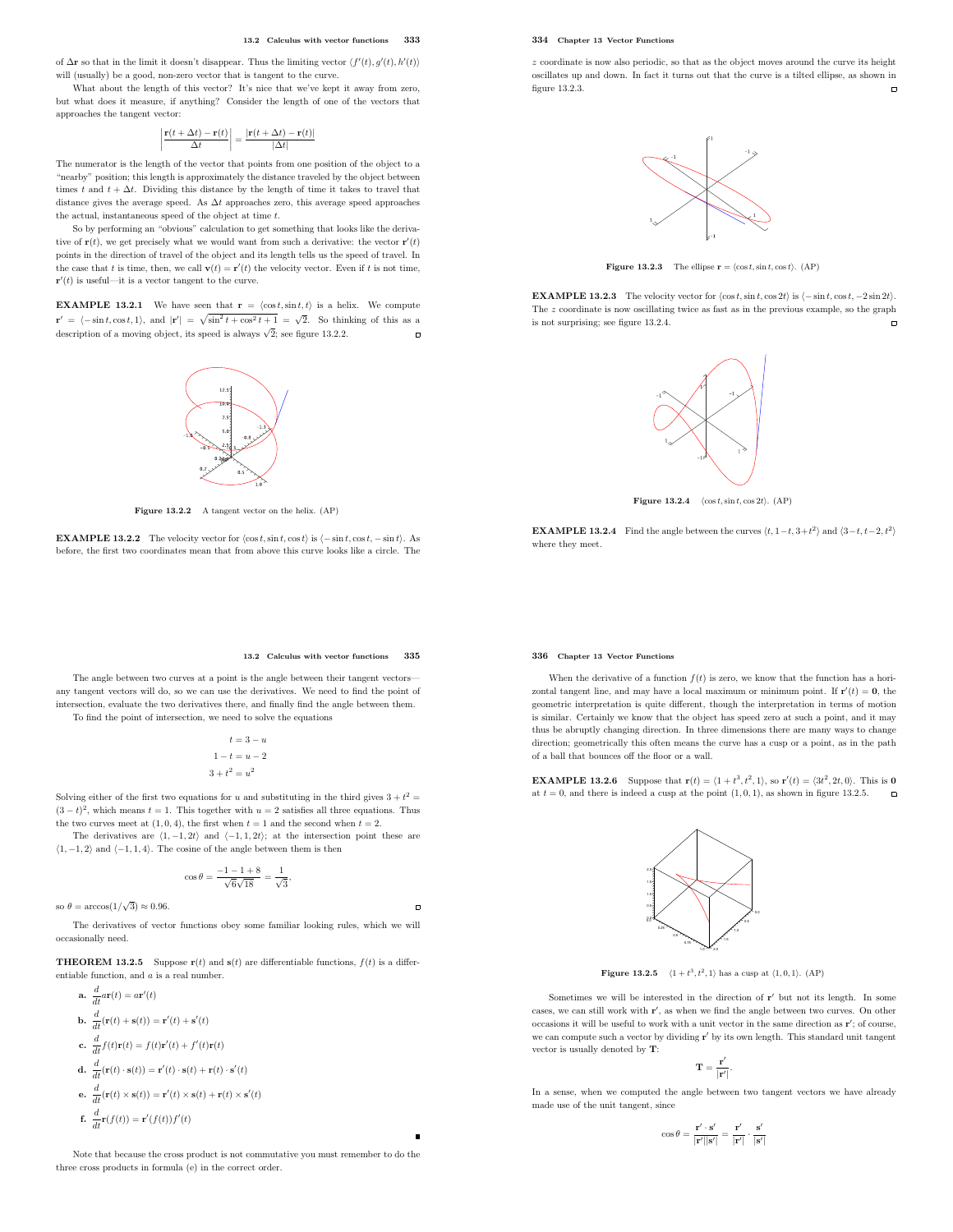Now that we know how to make sense of  $\mathbf{r}'$ , we immediately know what an antiderivative must be, namely

$$
\int \mathbf{r}(t) dt = \langle \int f(t) dt, \int g(t) dt, \int h(t) dt \rangle,
$$

if  $\mathbf{r} = \langle f(t), g(t), h(t) \rangle$ . What about definite integrals? Suppose that  $\mathbf{v}(t)$  gives the velocity of an object at time t. Then  $\mathbf{v}(t)\Delta t$  is a vector that approximates the displacement of the object over the time  $\Delta t$ :  $\mathbf{v}(t)\Delta t$  points in the direction of travel, and  $|\mathbf{v}(t)\Delta t| = |\mathbf{v}(t)||\Delta t|$ is the speed of the object times  $\Delta t$ , which is approximately the distance traveled. Thus, if we sum many such tiny vectors:

$$
\sum_{i=0}^{n-1}\mathbf{v}(t_i)\Delta t
$$

we get an approximation to the displacement vector over the time interval  $[t_0, t_n]$ . If we take the limit we get the exact value of the displacement vector:

$$
\lim_{i=0} \sum_{i=0}^{n-1} \mathbf{v}(t_i) \Delta t = \int_{t_0}^{t_n} \mathbf{v}(t) dt = \mathbf{r}(t_n) - \mathbf{r}(t_0).
$$

Denote  $\mathbf{r}(t_0)$  by  $\mathbf{r}_0$ . Then given the velocity vector we can compute the vector function r giving the location of the object:

$$
\mathbf{r}(t) = \mathbf{r}_0 + \int_{t_0}^t \mathbf{v}(u) \, du.
$$

**EXAMPLE 13.2.7** An object moves with velocity vector  $\langle \cos t, \sin t, \cos t \rangle$ , starting at  $(1, 1, 1)$  at time 0. Find the function  $\mathbf r$  giving its location.

$$
\begin{split} \mathbf{r}(t) &= \langle 1,1,1\rangle + \int_0^t \langle \cos u, \sin u, \cos u\rangle \, du \\ &= \langle 1,1,1\rangle + \langle \sin u, -\cos u, \sin u\rangle|_0^t \\ &= \langle 1,1,1\rangle + \langle \sin t, -\cos t, \sin t\rangle - \langle 0, -1,0\rangle \\ &= \langle 1+\sin t, 2-\cos t, 1+\sin t\rangle \end{split}
$$

See figure 13.2.6.

#### 13.3 Arc length and curvature 339

 $\Box$ 

- 14. A particle moves so that its position is given by  $\langle \cos t, \sin t, \cos(6t) \rangle$ . Find the maximum and m speeds of the particle.  $\Rightarrow$
- **15.** An object moves with velocity vector  $\langle t, t^2, \cos t \rangle$ , starting at  $\langle 0, 0, 0 \rangle$  when  $t = 0$ . Find the function **r** giving its location.  $\Rightarrow$
- 16. What is the physical interpretation of the dot product of two vector valued functions? What is the physical interpretation of the cross product of two vector valued functions?

17. Show, using the rules of cross products and differentiation, that d

$$
\frac{d}{dt}(\mathbf{r}(t) \times \mathbf{r}'(t)) = \mathbf{r}(t) \times \mathbf{r}''(t).
$$

- **18.** Determine the point at which  $f(t) = \langle t, t^2, t^3 \rangle$  and  $g(t) = \langle \cos(t), \cos(2t), t+1 \rangle$  intersect, and find the angle between the curves at that point. (Hint: You'll need to set this one up like a line intersection problem, writing one in s and one in t.) If these two functions were the trajectories of two airplanes on the same scale of time, would the planes collide at their point of intersection? Explain. ⇒
- 19. Find the equation of the plane perpendicular to the curve  $\mathbf{r}(t) = \langle 2\sin(3t), t, 2\cos(3t) \rangle$  at the point  $(0, \pi, -2)$ .  $\Rightarrow$
- 20. Find the equation of the plane perpendicular to  $\langle \cos t, \sin t, \cos(6t) \rangle$  when  $t = \pi/4$ . ⇒
- **21.** At what point on the curve  $\mathbf{r}(t) = \langle t^3, 3t, t^4 \rangle$  is the plane perpendicular to the curve also parallel to the plane  $6x + 6y - 8z = 1? \Rightarrow$
- 22. Find the equation of the line tangent to  $\langle \cos t, \sin t, \cos(6t) \rangle$  when  $t = \pi/4$ . ⇒

#### 13.3 ARC LENGTH AND CURVATURE

Sometimes it is useful to compute the length of a curve in space; for example, if the curve represents the path of a moving object, the length of the curve between two points may be the distance traveled by the object between two times.

Recall that if the curve is given by the vector function r then the vector  $\Delta \mathbf{r} = \mathbf{r}(t +$  $\Delta t$ )−r(t) points from one position on the curve to another, as depicted in figure 13.2.1. If the points are close together, the length of ∆r is close to the length of the curve between the two points. If we add up the lengths of many such tiny vectors, placed head to tail along a segment of the curve, we get an approximation to the length of the curve over that segment. In the limit, as usual, this sum turns into an integral that computes precisely the length of the curve. First, note that

$$
|\Delta \mathbf{r}| = \frac{|\Delta \mathbf{r}|}{\Delta t} \, \Delta t \approx |\mathbf{r}'(t)| \, \Delta t,
$$

when  $\Delta t$  is small. Then the length of the curve between  $\mathbf{r}(a)$  and  $\mathbf{r}(b)$  is

$$
\lim_{n\to\infty}\sum_{i=0}^{n-1}|\Delta\mathbf{r}|=\lim_{n\to\infty}\sum_{i=0}^{n-1}\frac{|\Delta\mathbf{r}|}{\Delta t}\,\Delta t=\lim_{n\to\infty}\sum_{i=0}^{n-1}|\mathbf{r}'(t)|\,\Delta t=\int_a^b|\mathbf{r}'(t)|\,dt.
$$



Figure 13.2.6 Path of the object with its initial velocity vector. (AP)

Exercises 13.2.

- 1. Find **r'** and **T** for **r** =  $\langle t^2, 1, t \rangle$ .  $\Rightarrow$
- **2.** Find **r'** and **T** for **r** =  $\langle \cos t, \sin 2t, t^2 \rangle$ .  $\Rightarrow$
- **3.** Find **r'** and **T** for **r** =  $\langle \cos(e^t), \sin(e^t), \sin t \rangle$ .  $\Rightarrow$
- 4. Find a vector function for the line tangent to the helix  $\langle \cos t, \sin t, t \rangle$  when  $t = \pi/4$ .  $\Rightarrow$
- 5. Find a vector function for the line tangent to  $\langle \cos t, \sin t, \cos 4t \rangle$  when  $t = \pi/3$ .  $\Rightarrow$
- **6.** Find the cosine of the angle between the curves  $\langle 0, t^2, t \rangle$  and  $\langle \cos(\pi t/2), \sin(\pi t/2), t \rangle$  where they intersect.  $\Rightarrow$
- 7. Find the cosine of the angle between the curves  $\langle \cos t, -\sin(t)/4, \sin t \rangle$  and  $\langle \cos t, \sin t, \sin(2t) \rangle$ where they intersect.  $\Rightarrow$
- **8.** Suppose that  $|\mathbf{r}(t)| = k$ , for some constant k. This means that **r** describes some path on the sphere of radius k with center at the origin. Show that **r** is perpendicular to **r'** at every point. Hint: Use Theorem 13.2.5, part (d).
- 9. A bug is crawling along the spoke of a wheel that lies along a radius of the wheel. The bug is crawling at 1 unit per second and the wheel is rotating at 1 radian per second. Suppose the wheel lies in the  $y$ -z plane with center at the origin, and at time  $t = 0$  the spoke lies along the positive y axis and the bug is at the origin. Find a vector function  $r(t)$  for the position of the bug at time t, the velocity vector  $\mathbf{r}'(t)$ , the unit tangent  $\mathbf{T}(t)$ , and the speed of the bug  $|\mathbf{r}'(t)| \rightarrow$
- 10. An object moves with velocity vector  $\langle \cos t, \sin t, t \rangle$ , starting at  $\langle 0, 0, 0 \rangle$  when  $t = 0$ . Find the function r giving its location.
- 11. An object moves with velocity vector  $\langle t, t^2, -t \rangle$ , starting at  $\langle 1, 2, 3 \rangle$  when  $t = 0$ . Find the function r giving its location.
- 12. An object moves with velocity vector  $\langle t^2, \sin t, \cos t \rangle$ , starting at  $\langle -1, 1, 2 \rangle$  when  $t = 1$ . Find the function  $\bf{r}$  giving its location.  $=$
- **13.** The position function of a particle is given by  $\mathbf{r}(t) = \langle t^2, 5t, t^2 16t \rangle, t \ge 0$ . When is the speed of the particle a minimum? ⇒

#### 340 Chapter 13 Vector Functions

(Well, sometimes. This works if between  $a$  and  $b$  the segment of curve is traced out exactly once.)

**EXAMPLE 13.3.1** Let's find the length of one turn of the helix  $\mathbf{r} = \langle \cos t, \sin t, t \rangle$  (see figure 13.1.1). We compute  $\mathbf{r}' = \langle -\sin t, \cos t, 1 \rangle$  and  $|\mathbf{r}'| = \sqrt{\sin^2 t + \cos^2 t + 1} = \sqrt{2}$ , so the length is

$$
\int_0^{2\pi} \sqrt{2} dt = 2\sqrt{2}\pi.
$$

 $\overline{a}$ 

 $\blacksquare$ 

**EXAMPLE 13.3.2** Suppose  $y = \ln x$ ; what is the length of this curve between  $x = 1$ and  $x = \sqrt{3}$ ?

Although this problem does not appear to involve vectors or three dimensions, we can interpret it in those terms: let  $\mathbf{r}(t) = \langle t, \ln t, 0 \rangle$ . This vector function traces out precisely  $y = \ln x$  in the x-y plane. Then  $\mathbf{r}'(t) = \langle 1, 1/t, 0 \rangle$  and  $|\mathbf{r}'(t)| = \sqrt{1 + 1/t^2}$  and the desired length is

$$
\int_{1}^{\sqrt{3}} \sqrt{1 + \frac{1}{t^2}} dt = 2 - \sqrt{2} + \ln(\sqrt{2} + 1) - \frac{1}{2} \ln 3.
$$

(This integral is a bit tricky, but requires only methods we have learned.)

Notice that there is nothing special about  $y = \ln x$ , except that the resulting integral can be computed. In general, given any  $y = f(x)$ , we can think of this as the vector function  $\mathbf{r}(t) = \langle t, f(t), 0 \rangle$ . Then  $\mathbf{r}'(t) = \langle 1, f'(t), 0 \rangle$  and  $|\mathbf{r}'(t)| = \sqrt{1 + (f')^2}$ . The length of the curve  $y = f(x)$  between a and b is thus

$$
\int_a^b \sqrt{1 + (f'(x))^2} \, dx.
$$

Unfortunately, such integrals are often impossible to do exactly and must be approximated. One useful application of arc length is the arc length parameterization. A vector function  $\mathbf{r}(t)$  gives the position of a point in terms of the parameter t, which is often time, but need not be. Suppose  $\boldsymbol{s}$  is the distance along the curve from some fixed starting point; if we use s for the variable, we get  $r(s)$ , the position in space in terms of distance along the curve. We might still imagine that the curve represents the position of a moving object; now we get the position of the object as a function of how far the object has traveled.

**EXAMPLE 13.3.3** Suppose  $\mathbf{r}(t) = \langle \cos t, \sin t, 0 \rangle$ . We know that this curve is a circle of radius 1. While  $t$  might represent time, it can also in this case represent the usual angle between the positive x-axis and  $\mathbf{r}(t)$ . The distance along the circle from  $(1, 0, 0)$  to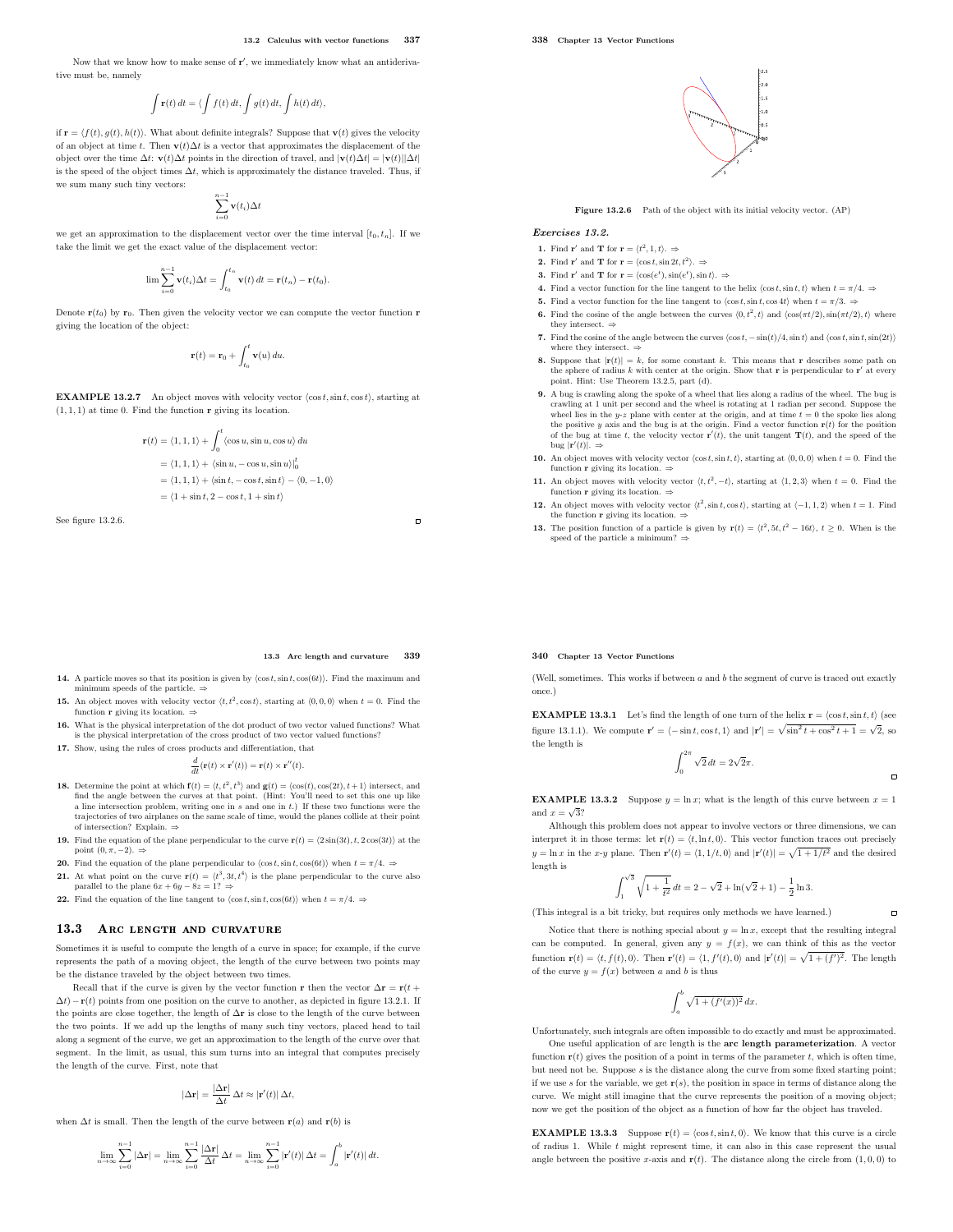$(\cos t, \sin t, 0)$  is also t—this is the definition of radian measure. Thus, in this case  $s = t$ and  $\mathbf{r}(s) = \langle \cos s, \sin s, 0 \rangle$ .  $\overline{a}$ 

**EXAMPLE 13.3.4** Suppose  $\mathbf{r}(t) = \langle \cos t, \sin t, t \rangle$ . We know that this curve is a helix. The distance along the helix from  $(1, 0, 0)$  to  $(\cos t, \sin t, t)$  is

$$
s=\int_0^t\left|\mathbf{r}'(u)\right|du=\int_0^t\sqrt{\cos^2u+\sin^2u+1}\,du=\int_0^t\sqrt{2}\,du=\sqrt{2}t.
$$

Thus, the value of t that gets us distance s along the helix is  $t = s/\sqrt{2}$ , and so the same curve is given by  $\hat{\mathbf{r}}(s) = \langle \cos(s/\sqrt{2}), \sin(s/\sqrt{2}), s/\sqrt{2} \rangle$ .  $\blacksquare$ 

In general, if we have a vector function  $\mathbf{r}(t)$ , to convert it to a vector function in terms of arc length we compute

$$
s = \int_a^t |\mathbf{r}'(u)| \, du = f(t),
$$

solve  $s = f(t)$  for t, getting  $t = g(s)$ , and substitute this back into  $\mathbf{r}(t)$  to get  $\hat{\mathbf{r}}(s) = \mathbf{r}(g(s))$ . Suppose that  $t$  is time. By the Fundamental Theorem of Calculus, if we start with arc length

$$
s(t) = \int_a^t |{\bf r}'(u)| \, du
$$

and take the derivative, we get

 $s'(t) = |\mathbf{r}'(t)|.$ Here  $s'(t)$  is the rate at which the arc length is changing, and we have seen that  $|\mathbf{r}'(t)|$  is the speed of a moving object; these are of course the same.

Suppose that  $\mathbf{r}(s)$  is given in terms of arc length; what is  $|\mathbf{r}'(s)|$ ? It is the rate at which arc length is changing relative to arc length; it must be 1! In the case of the helix, for example, the arc length parameterization is  $\langle \cos(s/\sqrt{2}), \sin(s/\sqrt{2}), s/\sqrt{2} \rangle$ , the derivative is  $\langle -\sin(s/\sqrt{2})/\sqrt{2}, \cos(s/\sqrt{2})/\sqrt{2}, 1/\sqrt{2} \rangle$ , and the length of this is

$$
\sqrt{\frac{\sin^2(s/\sqrt{2})}{2}+\frac{\cos^2(s/\sqrt{2})}{2}+\frac{1}{2}}=\sqrt{\frac{1}{2}+\frac{1}{2}}=1.
$$

So in general, r ′ is a unit tangent vector.

Given a curve  $\mathbf{r}(t)$ , we would like to be able to measure, at various points, how sharply curved it is. Clearly this is related to how "fast" a tangent vector is changing direction, so a first guess might be that we can measure curvature with  $|\mathbf{r}''(t)|$ . A little thought shows that this is flawed; if we think of  $t$  as time, for example, we could be tracing out the curve

#### 342 Chapter 13 Vector Functions

more or less quickly as time passes. The second derivative  $|\mathbf{r}''(t)|$  incorporates this notion of time, so it depends not simply on the geometric properties of the curve but on how quickly we move along the curve.

**EXAMPLE 13.3.5** Consider  $\mathbf{r}(t) = \langle \cos t, \sin t, 0 \rangle$  and  $\mathbf{s}(t) = \langle \cos 2t, \sin 2t, 0 \rangle$ . Both of these vector functions represent the unit circle in the  $x-y$  plane, but if  $t$  is interpreted as time, the second describes an object moving twice as fast as the first. Computing the  $\Box$ second derivatives, we find  $|\mathbf{r}''(t)| = 1$ ,  $|\mathbf{s}''(t)| = 4$ .

To remove the dependence on time, we use the arc length parameterization. If a curve is given by  $\mathbf{r}(s)$ , then the first derivative  $\mathbf{r}'(s)$  is a unit vector, that is,  $\mathbf{r}'(s) = \mathbf{T}(s)$ . We now compute the second derivative  $\mathbf{r}''(s) = \mathbf{T}'(s)$  and use  $|\mathbf{T}'(s)|$  as the "official" measure of curvature, usually denoted  $\kappa$ .

EXAMPLE 13.3.6 We have seen that the arc length parameterization of a particular helix is  $\mathbf{r}(s) = \langle \cos(s/\sqrt{2}), \sin(s/\sqrt{2}), s/\sqrt{2} \rangle$ . Computing the second derivative gives  $\mathbf{r}''(s) = \langle -\cos(s/\sqrt{2})/2, -\sin(s/\sqrt{2})/2, 0 \rangle$  with length 1/2.  $\Box$ 

What if we are given a curve as a vector function  $r(t)$ , where t is not arc length? We have seen that arc length can be difficult to compute; fortunately, we do not need to convert to the arc length parameterization to compute curvature. Instead, let us imagine that we have done this, so we have found  $t = g(s)$  and then formed  $\hat{\mathbf{r}}(s) = \mathbf{r}(g(s))$ . The first derivative  $\hat{\mathbf{r}}'(s)$  is a unit tangent vector, so it is the same as the unit tangent vector  $\mathbf{T}(t)=\mathbf{T}(g(s)).$  Taking the derivative of this we get

$$
\frac{d}{ds}\mathbf{T}(g(s)) = \mathbf{T}'(g(s))g'(s) = \mathbf{T}'(t)\frac{dt}{ds}.
$$

The curvature is the length of this vector:

$$
\kappa = \vert \mathbf{T}'(t) \vert \vert \frac{dt}{ds} \vert = \frac{\vert \mathbf{T}'(t) \vert}{\vert ds/dt \vert} = \frac{\vert \mathbf{T}'(t) \vert}{\vert \mathbf{r}'(t) \vert}.
$$

(Recall that we have seen that  $ds/dt = |\mathbf{r}'(t)|$ .) Thus we can compute the curvature by computing only derivatives with respect to  $t$ ; we do not need to do the conversion to arc length.

EXAMPLE 13.3.7 Returning to the helix, suppose we start with the parameterization  $\mathbf{r}(t) = \langle \cos t, \sin t, t \rangle$ . Then  $\mathbf{r}'(t) = \langle -\sin t, \cos t, 1 \rangle$ ,  $|\mathbf{r}'(t)| = \sqrt{2}$ , and  $\mathbf{T}(t) =$  $\langle -\sin t, \cos t, 1 \rangle / \sqrt{2}$ . Then  $\mathbf{T}'(t) = \langle -\cos t, -\sin t, 0 \rangle / \sqrt{2}$  and  $|\mathbf{T}'(t)| = 1/\sqrt{2}$ . Finally,  $\kappa = 1/\sqrt{2}/\sqrt{2} = 1/2$ , as before.  $\overline{a}$ 

## 344 Chapter 13 Vector Functions

Computing the length of this vector and dividing by  $|\mathbf{r}'(t)|^3$  is still a bit tedious. With the aid of a computer we get



Compare this to figure 13.2.4—you may want to load the Java applet there so that you can see it from different angles. The highest curvature occurs where the curve has its highest and lowest points, and indeed in the picture these appear to be the most sharply curved portions of the curve, while the curve is almost a straight line midway between those points.  $\blacksquare$ 

Let's see why this alternate formula is correct. Starting with the definition of T,  $\mathbf{r}' = |\mathbf{r}'| \mathbf{T}$  so by the product rule  $\mathbf{r}'' = |\mathbf{r}'|' \mathbf{T} + |\mathbf{r}'| \mathbf{T}'$ . Then by Theorem 12.4.2 the cross product is

$$
\mathbf{r}' \times \mathbf{r}'' = |\mathbf{r}'| \mathbf{T} \times (|\mathbf{r}'|' \mathbf{T} + |\mathbf{r}'| \mathbf{T}'))
$$
  
\n
$$
= |\mathbf{r}'| \mathbf{T} \times |\mathbf{r}'|' \mathbf{T} + |\mathbf{r}'| \mathbf{T} \times |\mathbf{r}'| \mathbf{T}'
$$
  
\n
$$
= |\mathbf{r}'| |\mathbf{r}'|' (\mathbf{T} \times \mathbf{T}) + |\mathbf{r}'|^2 (\mathbf{T} \times \mathbf{T}'))
$$
  
\n
$$
= |\mathbf{r}'|^2 (\mathbf{T} \times \mathbf{T}')
$$
  
\nbecause  $\mathbf{T} \times \mathbf{T} = \mathbf{0}$ , since **T** is parallel to itself. Then  
\n
$$
|\mathbf{r}' \times \mathbf{r}''| = |\mathbf{r}'|^2 |\mathbf{T} \times \mathbf{T}'|
$$
  
\n
$$
= |\mathbf{r}'|^2 |\mathbf{T}| |\mathbf{T}'| \sin \theta
$$

$$
=|\mathbf{r}'|^2|\mathbf{T}'|
$$

using exercise 8 in section 13.2 to see that  $\theta = \pi/2$ . Dividing both sides by  $|\mathbf{r}'|^3$  then gives the desired formula.

We used the fact here that  $T'$  is perpendicular to  $T$ ; the vector  $N = T'/|T'|$  is thus a unit vector perpendicular to **T**, called the **unit normal** to the curve. Occasionally of use is the unit binormal  $\mathbf{B}=\mathbf{T}\times\mathbf{N},$  a unit vector perpendicular to both  $\mathbf{T}$  and  $\mathbf{N}.$ 

#### 13.3 Arc length and curvature 343

**EXAMPLE 13.3.8** Consider this circle of radius a:  $\mathbf{r}(t) = \langle a \cos t, a \sin t, 1 \rangle$ . Then  $\mathbf{r}'(t) = \langle -a\sin t, a\cos t, 0 \rangle, |\mathbf{r}'(t)| = a, \text{ and } \mathbf{T}(t) = \langle -a\sin t, a\cos t, 0 \rangle/a. \text{ Now } \mathbf{T}'(t) =$  $\langle -a \cos t, -a \sin t, 0 \rangle/a$  and  $|\mathbf{T}'(t)| = 1$ . Finally,  $\kappa = 1/a$ : the curvature of a circle is everywhere the reciprocal of the radius. It is sometimes useful to think of curvature as describing what circle a curve most resembles at a point. The curvature of the helix in the previous example is 1/2; this means that a small piece of the helix looks very much like a circle of radius 2, as shown in figure 13.3.1.



Figure 13.3.1 A circle with the same curvature as the helix. (AP)

**EXAMPLE 13.3.9** Consider  $\mathbf{r}(t) = \langle \cos t, \sin t, \cos 2t \rangle$ , as shown in figure 13.2.4.  $\mathbf{r}'(t) =$  $\langle -\sin t, \cos t, -2\sin(2t)\rangle$  and  $|\mathbf{r}'(t)| = \sqrt{1 + 4\sin^2(2t)}$ , so

$$
\mathbf{T}(t) = \left\langle \frac{-\sin t}{\sqrt{1 + 4\sin^2(2t)}}, \frac{\cos t}{\sqrt{1 + 4\sin^2(2t)}}, \frac{-2\sin 2t}{\sqrt{1 + 4\sin^2(2t)}} \right\rangle.
$$

Computing the derivative of this and then the length of the resulting vector is possible but unpleasant.  $\mathbf{r}$ 

Fortunately, there is an alternate formula for the curvature that is often simpler than the one we have:

$$
\kappa = \frac{|\mathbf{r}'(t) \times \mathbf{r}''(t)|}{|\mathbf{r}'(t)|^3}.
$$

EXAMPLE 13.3.10 Returning to the previous example, we compute the second derivative  $\mathbf{r}''(t) = \langle -\cos t, -\sin t, -4\cos(2t) \rangle$ . Then the cross product  $\mathbf{r}'(t) \times \mathbf{r}''(t)$  is

 $\langle -4\cos t \cos 2t - 2\sin t \sin 2t, 2\cos t \sin 2t - 4\sin t \cos 2t, 1 \rangle.$